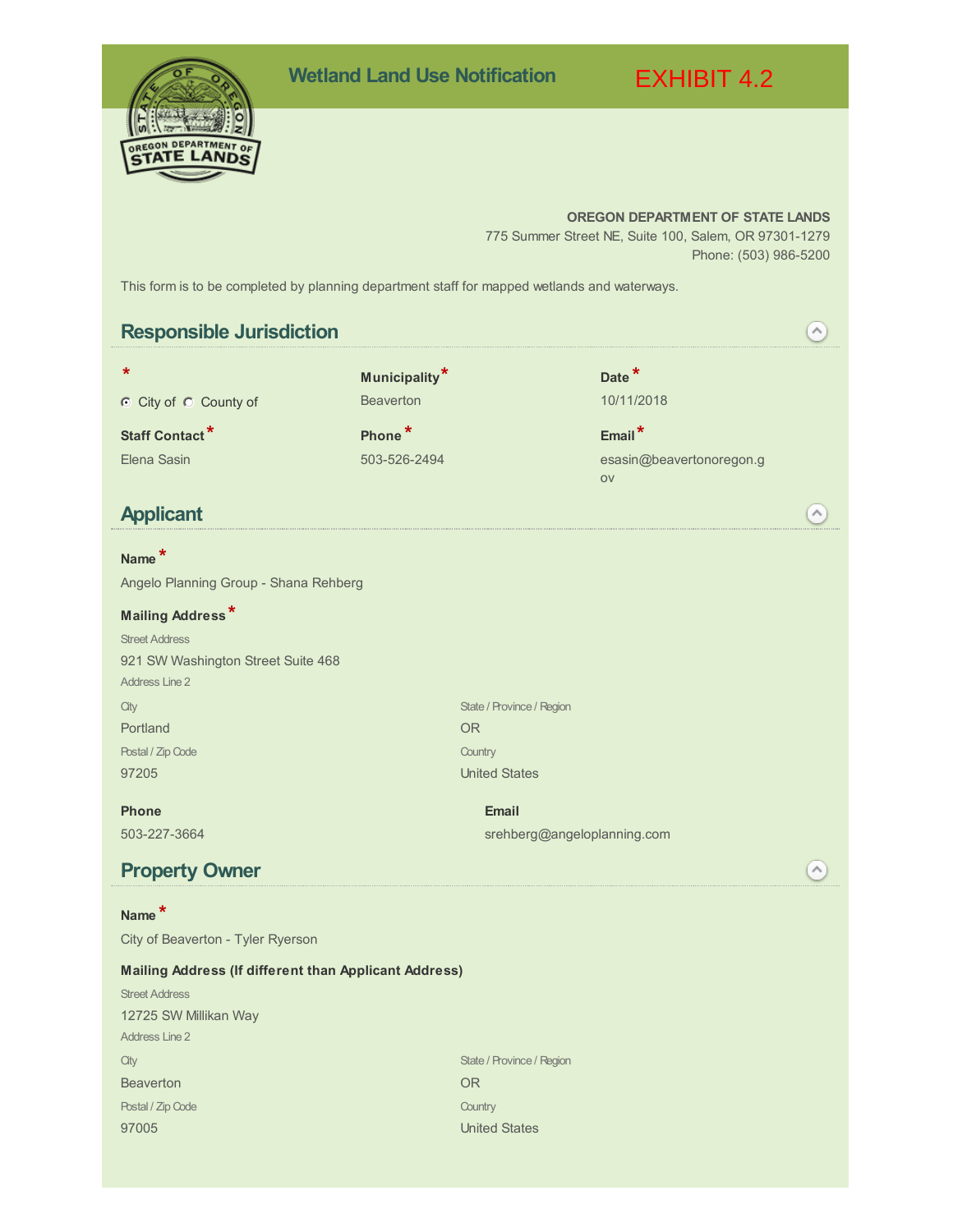| <b>Phone</b><br>503-526-2520                                                                                                         |                                      |                                                                                                                   | <b>Email</b><br>tryerson@beavertonoregon.gov                             |                                                                                                                                  |  |  |  |
|--------------------------------------------------------------------------------------------------------------------------------------|--------------------------------------|-------------------------------------------------------------------------------------------------------------------|--------------------------------------------------------------------------|----------------------------------------------------------------------------------------------------------------------------------|--|--|--|
|                                                                                                                                      |                                      |                                                                                                                   |                                                                          |                                                                                                                                  |  |  |  |
| <b>Activity Location</b>                                                                                                             |                                      |                                                                                                                   |                                                                          | ٨                                                                                                                                |  |  |  |
| Township*<br>1S                                                                                                                      | Range <sup>*</sup><br>1 <sub>W</sub> | Section <sup>*</sup><br>09<br>To add additional tax map and lot information, please click the "add" button below. | Quarter-quarter<br><b>Section</b><br><b>DD</b>                           | Tax Lot(s) $*$<br>800, 3300,<br>3400<br>You can enter multiple tax<br>lot numbers within this field.<br>i.e. 100, 200, 300, etc. |  |  |  |
| <b>Address</b><br><b>Street Address</b><br>various taxlots<br><b>Address Line 2</b><br>City<br>Postal / Zip Code                     |                                      | State / Province / Region<br>Country                                                                              |                                                                          |                                                                                                                                  |  |  |  |
|                                                                                                                                      |                                      |                                                                                                                   |                                                                          |                                                                                                                                  |  |  |  |
| County <sup>*</sup><br>Washington                                                                                                    |                                      |                                                                                                                   | <b>Adjacent Waterbody</b><br>BVL8 and BVR8                               |                                                                                                                                  |  |  |  |
| <b>Proposed Activity</b>                                                                                                             |                                      |                                                                                                                   |                                                                          |                                                                                                                                  |  |  |  |
|                                                                                                                                      |                                      |                                                                                                                   |                                                                          |                                                                                                                                  |  |  |  |
| Local Case File #*                                                                                                                   |                                      | Zoning                                                                                                            |                                                                          |                                                                                                                                  |  |  |  |
| DR2018-0123                                                                                                                          |                                      | RC-TO                                                                                                             |                                                                          |                                                                                                                                  |  |  |  |
| <b>Proposed</b><br><b>Building Permit (new structures)</b><br>Grading Permit<br>Site Plan Approval<br>$\Box$ Other (please describe) |                                      |                                                                                                                   | $\Box$ Conditional use Permit<br>Planned Unit Development<br>Subdivision |                                                                                                                                  |  |  |  |
| Project<br>State-of-the art facility and above-grade six-level garage.                                                               |                                      |                                                                                                                   |                                                                          |                                                                                                                                  |  |  |  |
|                                                                                                                                      |                                      | Required attachments with site marked: Tax map and site plan(s). (?)                                              |                                                                          |                                                                                                                                  |  |  |  |
| Main tax map.pdf<br>503.59KB                                                                                                         |                                      |                                                                                                                   |                                                                          |                                                                                                                                  |  |  |  |
| Site Plan.pdf                                                                                                                        |                                      | 923.32KB                                                                                                          |                                                                          |                                                                                                                                  |  |  |  |
| <b>Additional Attachments</b>                                                                                                        |                                      |                                                                                                                   |                                                                          |                                                                                                                                  |  |  |  |